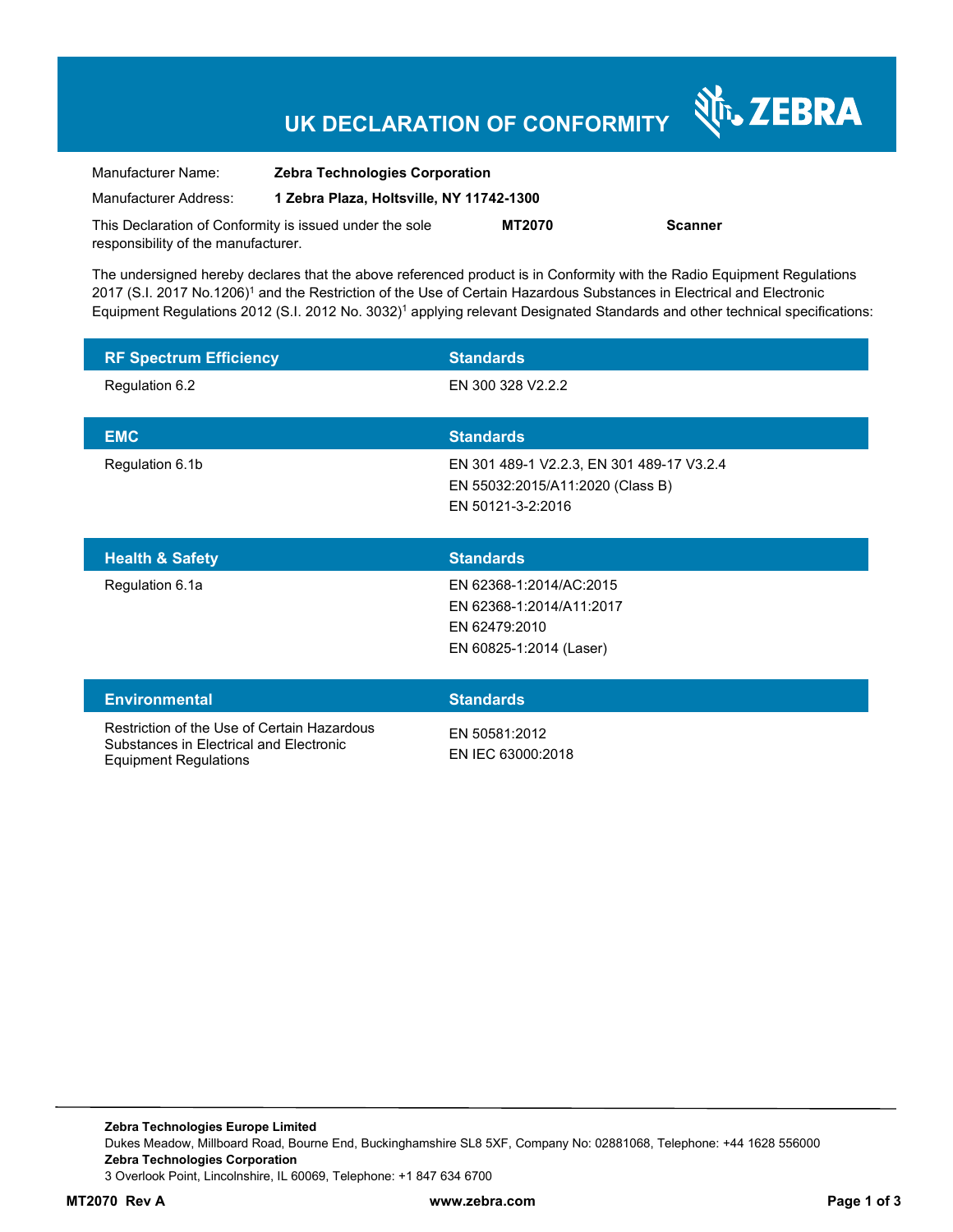### **UK DECLARATION OF CONFORMITY**



With regard to the Radio Equipment Regulations 2017 (S.I. 2017 No.1206)<sup>1</sup>, the conformity assessment procedure referred to in regulation 41(4)(a) and detailed in Schedule 2 has been followed.

1 As amended by applicable EU withdrawal legislation implemented at the time of issuing this declaration

**Signed on behalf of Zebra Technologies Corporation** 

*(Signature of authorized person)* Marco Belli Rev: A Sr. Manager, Regulatory **Date: 29 April 2021** Place: Bourne End, UK